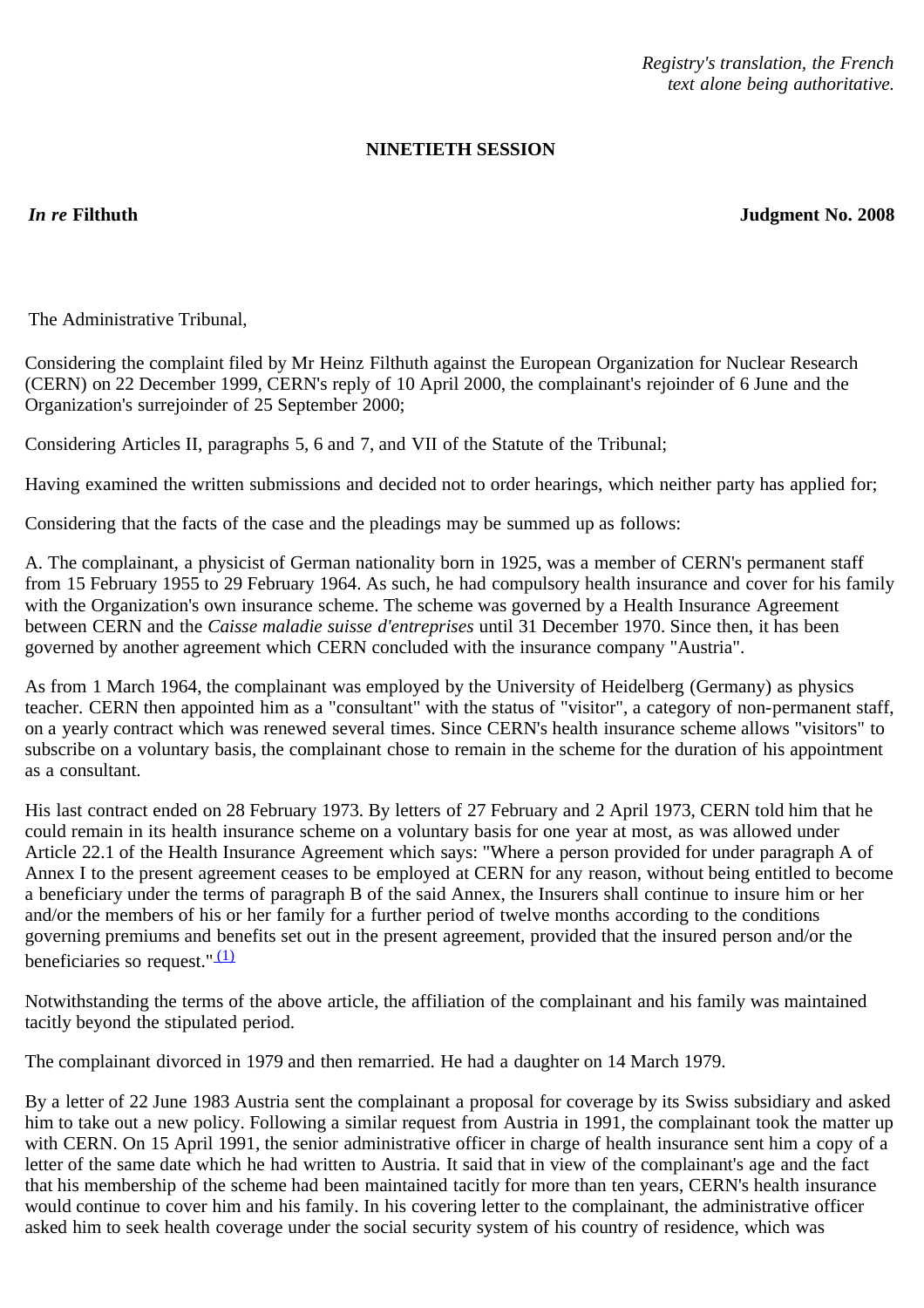## Germany.

On 27 November 1994 the complainant wrote to Austria asking it to cancel his policy as from 1 December, but changed his mind on 25 January 1995.

By a letter of 11 August 1997 the Director of Austria told him that as from 31 December 1997 he and his family could no longer be covered by the CERN scheme. In a letter of 21 November 1997 the complainant informed Austria that because of his age he could not have health coverage under the German social security scheme. By a letter of 30 June 1998 CERN's Director of Administration allowed him to remain in the Organization's scheme but excluded the members of his family as from 1 July 1999, on the grounds that they were eligible for cover under the German scheme. The complainant protested against that decision in a letter of 20 July 1998, but the Director of Administration upheld it on 5 October and on 31 May 1999 reiterated CERN's position in a letter to the complainant's counsel.

By a letter of 28 July 1999 the complainant appealed against CERN's decision to exclude his family from its health insurance scheme. On the same date he applied to the Director of Austria for arbitration under Article 12.1.2 of the Health Insurance Agreement. By a letter of 21 September Austria sent him a proposal for a different health insurance contract. By a letter of 24 September 1999, the impugned decision, CERN rejected his appeal as irreceivable *ratione personae* pursuant to Article R VI 1.06 d) of the Staff Regulations, and subsidiarily as devoid of merit.

B. The complainant submits that his complaint is receivable because he does have *locus standi*. Citing the case law he explains that the right he is seeking to assert arises from his status as a former staff member of CERN. Furthermore, if he had no link with CERN, how could it apply its rules to him and take a decision that affected him adversely? Even if CERN could apply its rules to someone outside the Organization, due process would require it to extend to that person the same means of redress as the rules afford to staff.

The complaint is also receivable because it was filed within the time limit: it challenges the decision of 30 June 1998, which became final on 24 September 1999; it was thus filed within the ninety days laid down in Article VII(2) of the Tribunal's Statute.

The complainant has three pleas on the merits. The first is breach of the principle of proportionality. CERN's exclusion of the members of the complainant's family from its insurance scheme caused the complainant serious injury without producing any significant benefit for the Organization. Secondly, there was breach of the principle of legality. The complainant being insured under the Agreement, his family has cover *ipso facto* pursuant to its Annex I(B) and so cannot be excluded lawfully for as long as he is insured. Besides, the Agreement makes no provision for exclusion. Thirdly, CERN breached the principle of good faith: by maintaining the complainant (and hence his family) tacitly in its insurance scheme for twenty-seven years, it created legitimate expectations that the situation would last.

He asks the Tribunal to quash the impugned decision; confirm that the membership of his wife and daughter in CERN's health insurance scheme is maintained; order the reimbursement, pursuant to the conditions set in the Agreement, of the medical expenses incurred by his wife and daughter since 1 July 1999, plus interest at the rate of 5 per cent a year between the date that payment is made and the date of this judgment; and award him moral damages and costs.

C. In its reply CERN submits that the complaint is irreceivable.

First, it is irreceivable *ratione materiae*. Although a former official may lodge a complaint with the Tribunal, it will be receivable only if he is alleging some right arising under his former appointment. The right the complainant asserts, however, does not derive from CERN's staff rules, but is inferred from an ad hoc arrangement authorised exceptionally by the Organization in its letter to him of 15 April 1991. Claims relating to any rights which may derive from an informal arrangement of this sort are not within the Tribunal's competence.

The complaint is also irreceivable *ratione temporis*. Not being a CERN staff member, the complainant was barred from filing an internal appeal under Articles VI 1.01 and R VI 1.06 of the Staff Rules and Regulations. He should have taken his case directly to the Tribunal within ninety days after the decision of 30 June 1998 was notified to him. The letters he received subsequently do not constitute new decisions giving rise to any new time limits. CERN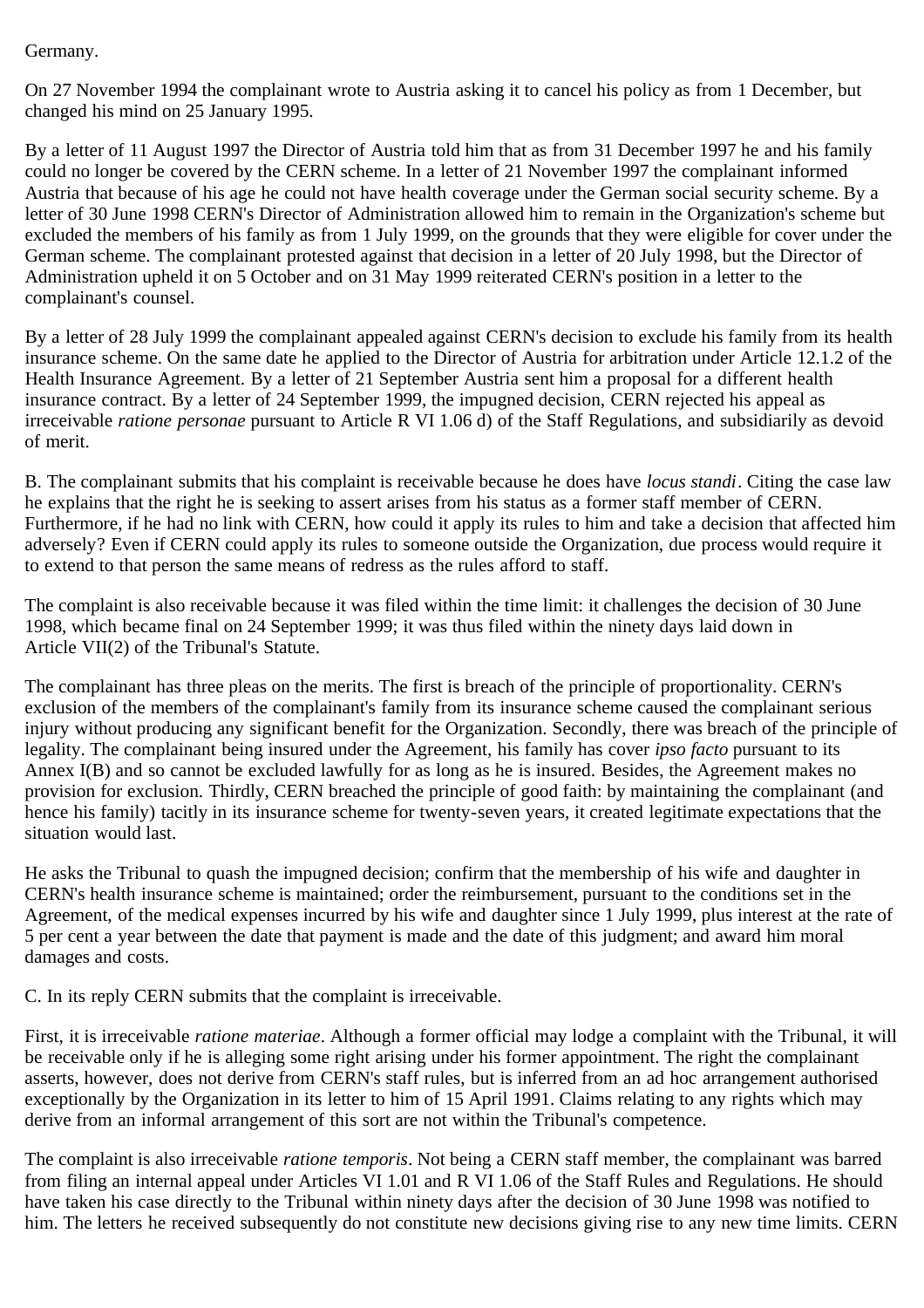also points out that he went to the Tribunal without responding to Austria's insurance proposal of 21 September 1999.

CERN adds that the case law the complainant cites to illustrate the Tribunal's interpretation of what constitutes a staff member relates not to the Organization's own rules defining the persons covered by its internal appeal procedures, but to the rules on the receivability of complaints to the Tribunal.

In subsidiary pleas CERN submits that the complaint is unfounded. According to Article 22.1 of the Agreement, a staff member who leaves the Organization may, upon request, retain membership of the CERN health insurance scheme for twelve months at most. Recounting the circumstances of its non-renewal of his contract as consultant, CERN explains that while he did remain in the scheme beyond the statutory limit, it was as a result not of some entitlement conferred on him by CERN rules but of an arrangement made by the Organization "*ex gratia*" because he was facing personal difficulties. That arrangement, of which the complainant was informed in the letter of 15 April 1991, was not granted unconditionally, and especially not indefinitely. Furthermore, the fact that CERN allowed him to remain in its health insurance scheme did not imply that it also had to cover the members of his family, who can and should join another scheme in their own interests.

D. In his rejoinder the complainant objects to CERN's reference to "events dating back more than twenty-five years which are in no way relevant to this case, in an attempt to discredit him in the eyes of the Tribunal". He asks to have the reference eliminated: it is quite superfluous since, as CERN acknowledges, his membership of the insurance scheme for a year after the end of his contract was perfectly in keeping with Article 22.1 of the Agreement.

He submits that, while his wife may fulfill the formal requirements for joining a private insurance scheme, in view of her age (fifty-seven) and medical records, such insurance would secure her little protection: premiums would be high and she would be subject to numerous medical reservations. He adds that Austria's proposal of 21 September 1999 was unacceptable because it infringed Swiss law.

E. In its surrejoinder CERN explains that it referred to certain events in the complainant's past so that the Tribunal would understand the unusual circumstances in which it kept him on in its insurance scheme beyond the statutory period, and realise the extent of its good will.

CERN maintains that the complainant's wife does meet the requirements for private health coverage in Germany and asserts that Austria's insurance proposal was perfectly lawful and contains no medical reservations. What is more, Austria informed CERN that on 19 September 2000 the complainant stated his intention of accepting an insurance offer for himself and his family with retroactive effect from 1 July 1999.

## CONSIDERATIONS

1. From 15 February 1955 to 29 February 1964 the complainant was an established member of the CERN staff and as such was affiliated, together with his family, to the Organization's health insurance scheme, which at the time was managed by the *Caisse maladie suisse d'entreprises*. Thereafter, he was employed on consultancy contracts until February 1973 and was thus able to remain in the CERN scheme, which was administered by the insurance company Austria as from 1 January 1971. Owing to circumstances which are immaterial to this case, his appointment as a consultant was not renewed. Upon expiry of his last contract, he and his family were allowed to remain for one year in the scheme managed by Austria, that is until the end of February 1974. Thereafter his membership of the scheme was maintained tacitly and from time to time he was reminded that he should seek health coverage elsewhere. Finally, on 11 August 1997 Austria told him that his eligibility for membership of CERN's health insurance scheme had lapsed years ago and that his cover would end as from 31 December 1997. The complainant pointed out that because of his age he could not be accepted by the health insurance system of his country of residence, Germany, and on 21 November 1997 asked Austria to reconsider his case. Austria forwarded his request to CERN. By a letter of 30 June 1998 CERN's Director of Administration told the complainant that, in view of the circumstances, his membership of the Organization's insurance scheme would be maintained but that cover for the members of his family would end on 1 July 1999.

2. On 20 July 1998 the complainant asked the Director of Administration to reconsider his decision insofar as it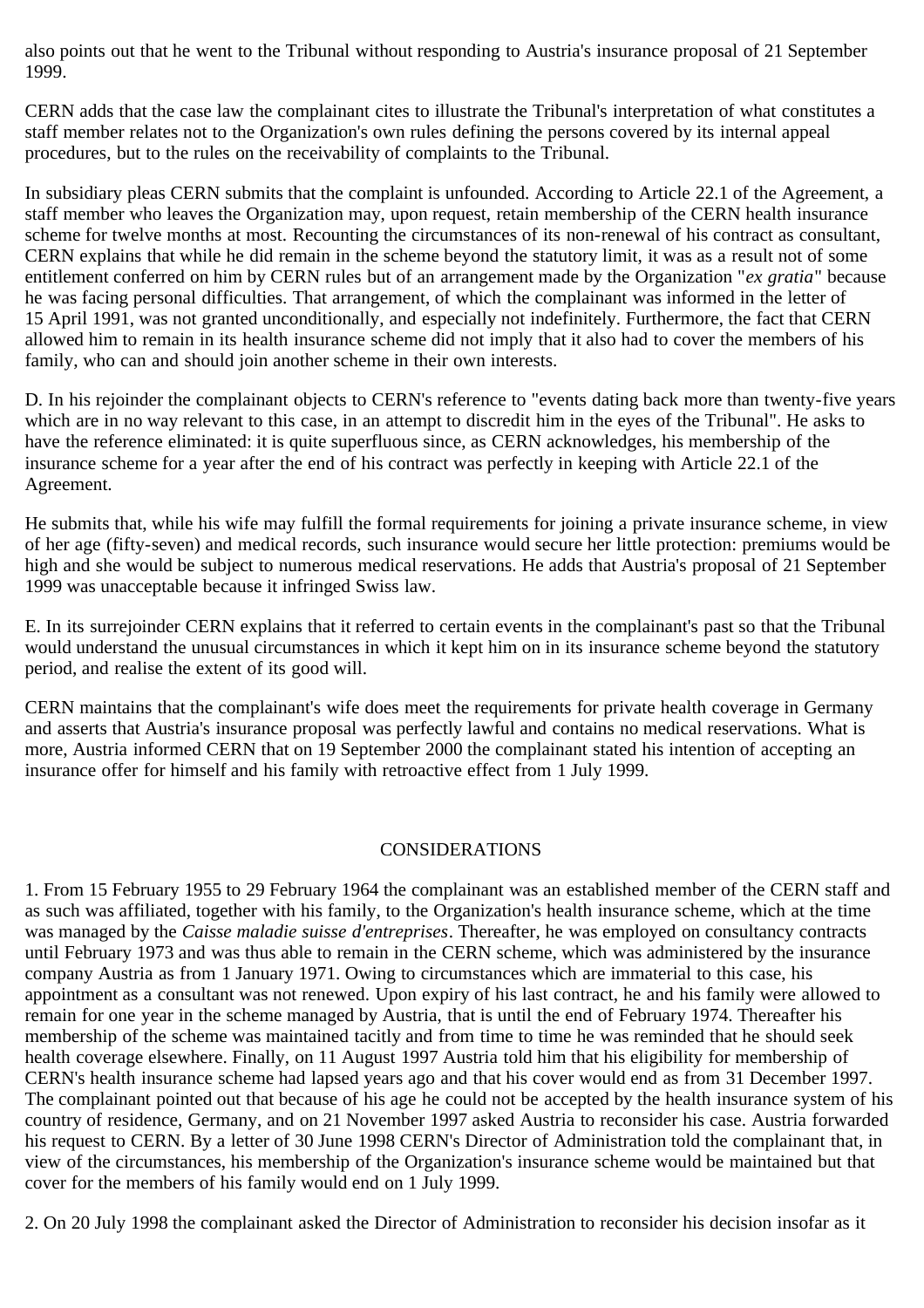affected him adversely, but his request was rejected on 5 October 1998. He then engaged the services of a lawyer, who wrote to CERN on 11 March 1999 enquiring whether it would continue to cover the complainant's family, but the Organization wrote back on 31 May 1999 upholding its refusal.

3. On 28 July 1999 the complainant filed "an appeal under Chapter VI of the CERN Staff Rules and Regulations against the decision ... of 30 June 1998 ... upheld by [the] letter ... of 5 October 1998 ... supplemented by the further explanation sent in [the] letter ... of 31 May 1999 to [his] counsel, insofar as it excludes the members of [his] family from insurance cover for the risk of accident/sickness under the Health Insurance Agreement ... concluded by CERN and AUSTRIA". The Organization rejected the appeal on 24 September as irreceivable under Article R VI 1.06 d) of the Staff Regulations and, subsidiarily, as devoid of merit. That is the decision challenged before the Tribunal in a complaint registered on 22 December 1999.

4. CERN submits that the Tribunal is not competent to entertain the complaint because, having left CERN many years ago the complainant is not in a position to assert any statutory or contractual rights: he benefited from a special extra-statutory arrangement made *ex gratia* and may not assert for his family any right arising under the terms of his appointment. The objection to the Tribunal's jurisdiction fails: CERN allowed its former employee to retain coverage by a health insurance scheme which he had originally been able to join only because of his employment relationship with the Organization. Whether the continued protection he was granted - albeit *ex gratia* - may also be extended to his family can be determined only by ascertaining his rights as a former employee of the Organization.

5. The receivability of the complaint is seriously in doubt because the internal appeal was filed more than a year after the notification of the decision of 30 June 1998, which the later decisions merely confirmed. However, the Tribunal need not rule on the Organization's objection to receivability, since the complaint fails on the merits. The complainant's only argument is that the impugned decision caused him injury far in excess of the benefit it brought to CERN, and breached the principle of good faith as well as the guarantees afforded him by the Agreement between CERN and Austria. But the evidence shows that he had ceased to be eligible for membership of the CERN health insurance scheme years before, and that although the Organization allowed him *ex gratia* to remain in the scheme, it nonetheless asked him several times to put his position right by joining a sickness insurance scheme in Germany or, if he was unable to obtain coverage for himself, at least to insure his wife and daughter. He relies on the letter of 15 April 1991 informing him that insurance cover for himself and his family would be maintained. But that letter cannot in good faith be construed as establishing the benefit indefinitely. There was no breach of the Agreement between Austria and CERN, because the complainant himself was not entitled to prolongation of the benefits deriving from his membership. Far from disregarding the principles of good faith, legitimate expectations and trust which an organisation must observe in its relations with its staff, CERN more than once showed solicitude towards the complainant's situation and that of his family by giving him appropriate advice and agreeing to maintain him in its scheme.

6. The conclusion is that the complainant's pleas must fail. Moreover, the Tribunal sees no reason to allow his claim to the removal from the file of certain facts which are of no relevance to the case. Although they are irrelevant to determining whether the complainant's arguments are legally sound, CERN was right to bring them to the attention of the Tribunal in order to make matters clear, and they will remain on file as confidential.

## DECISION

For the above reasons,

The complaint is dismissed.

In witness of this judgment, adopted on 3 November 2000, Mr Michel Gentot, President of the Tribunal, Mr Seydou Ba, Judge, and Mrs Hildegard Rondón de Sansó, Judge, sign below, as do I, Catherine Comtet, Registrar.

Delivered in public in Geneva on 31 January 2001.

*(Signed)*